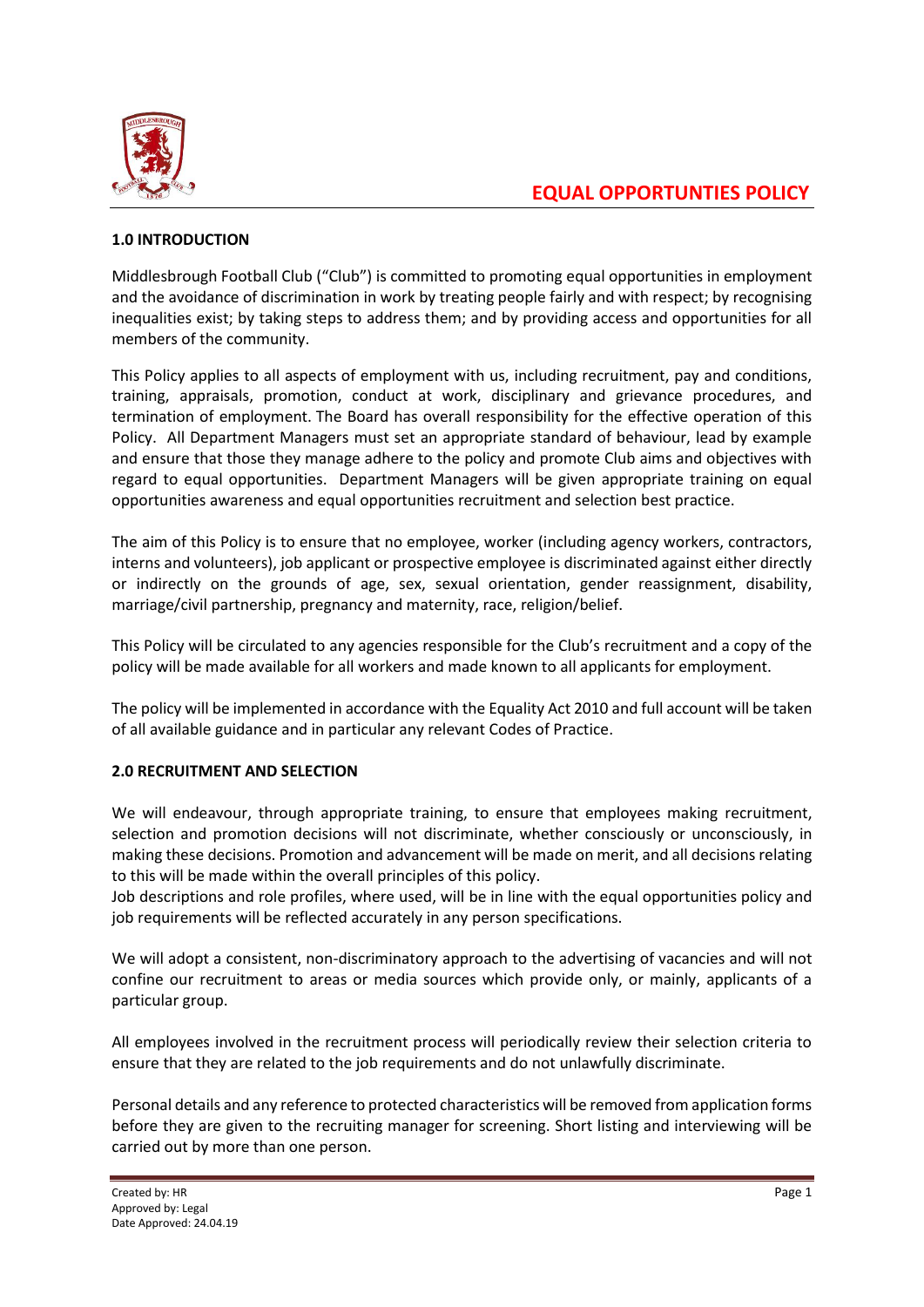Job applicants should not be asked questions which might suggest an intention to discriminate on grounds of a Protected Characteristic. For example, applicants should not be asked whether they are pregnant or planning to have children.

Job applicants should not be asked about health or disability before a job offer is made. There are limited exceptions which should only be used with the approval of the Human Resources Department. For example:

(a) Questions necessary to establish if an applicant can perform an intrinsic part of the job (subject to any reasonable adjustments).

(b) Questions to establish if an applicant is fit to attend an assessment or any reasonable adjustments that may be needed at interview or assessment.

(c) Equal opportunities monitoring (which will not form part of the selection or decision-making process).

Where necessary, job offers can be made conditional on a satisfactory medical check.

We are required by law to ensure that all employees are entitled to work in the UK. Assumptions about immigration status should not be made based on appearance or apparent nationality. All prospective employees, regardless of nationality, must be able to produce original documents (such as a passport) before employment starts, to satisfy current immigration legislation. The list of acceptable documents is available from the HR Department or UK Visas and Immigration.

We will not disqualify any applicant because they are unable to complete an application form unassisted unless personal completion of the form is a valid test of the standard of English required for the safe and effective performance of the job.

All positions dealing with children in regulated activity will be subject to a DBS Enhanced Disclosure.

Selection decisions will be not be influenced by any perceived prejudices.

#### **3.0 TRAINING AND PROMOTION**

Any employees involved in the recruitment and selection of new staff or the promotion of existing staff will receive equality and diversity training and unconscious bias training to ensure a fair and inclusive process. Department Managers will be trained in the application of this policy to ensure they are aware of its contents and provisions.

Training needs will be identified through appraisals. Employees will be given appropriate access to training to enable them to progress within the Club and all promotion decisions will be made on the basis of merit.

#### **4.0 EQUALITY MONITORING**

We will maintain and review equality data and employee recruitment records in order to monitor the progress of this policy and to identify groups that may be underrepresented or disadvantaged within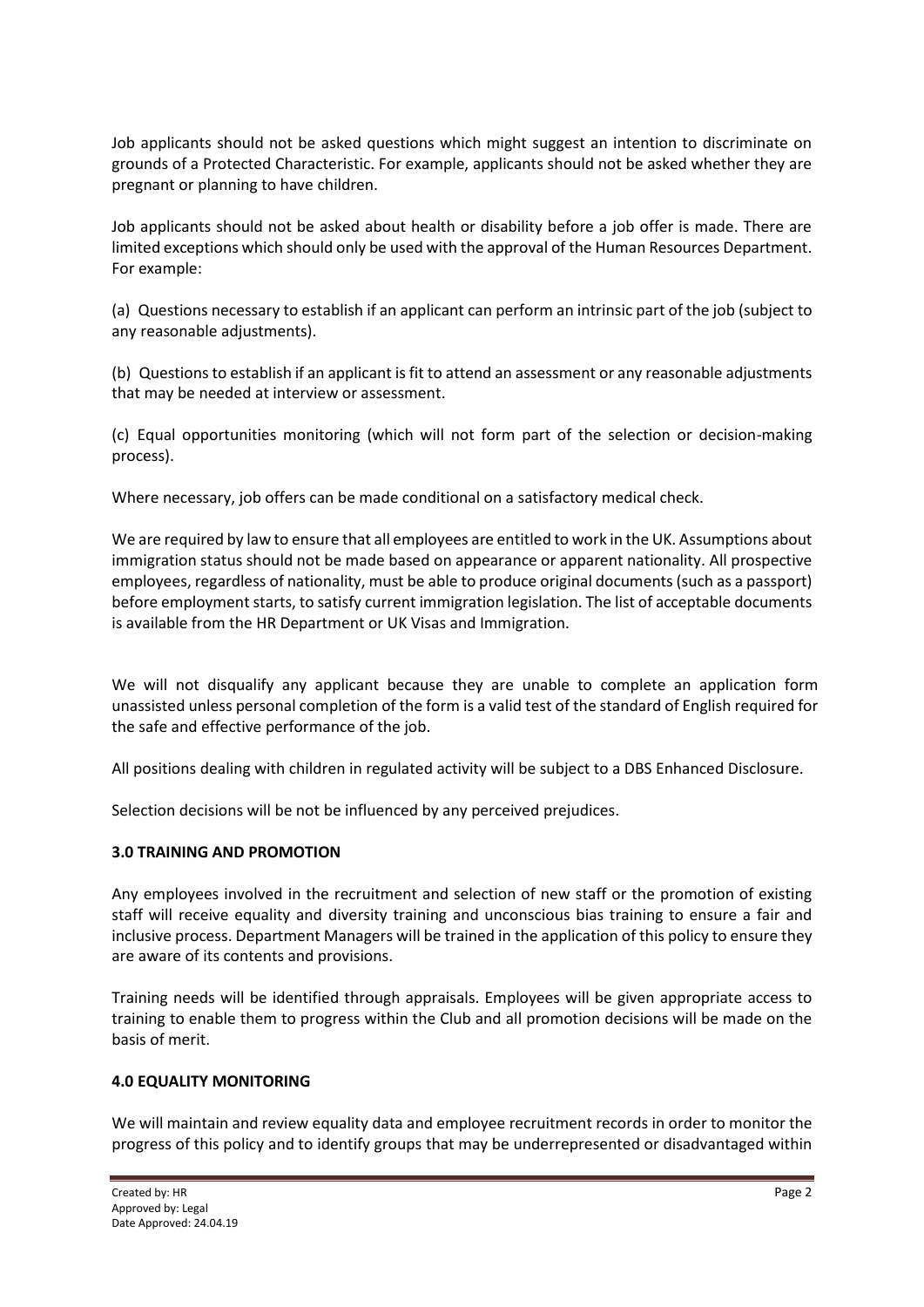the Club. Provision of this information is voluntary and it will not adversely affect an individual's chances of recruitment or any other decision related to their employment. The information is removed from applications before shortlisting, and kept in an anonymised format solely for the purposes stated in this Policy. Analysing this data helps us take appropriate steps to avoid discrimination and improve equality and diversity.

Monitoring may involve the following:

- (a) An anonymous annual survey to help us identify the profile of our employees and address any areas of under representation.
- (b) Collecting equality data from job applicants to assist us in monitoring who is applying for employment with us for the purpose of assessing the effectiveness of this policy and encouraging a greater diversity profile.
- (c) Reviewing recruitment and selection administration, the decisions reached and the reasons for those decisions.

The results of any monitoring procedures will be reviewed at regular intervals to assess the effectiveness of the implementation of this policy. Consideration will be given, if necessary, to adjusting this policy to afford greater equality of opportunities to all workers, job applicants and prospective employees.

### **5.0 DISABILITIES**

If you are disabled or become disabled, we encourage you to tell us about your condition so that we can support you as appropriate.

If you experience difficulties at work because of your disability, you may wish to contact Department Manager or the HR Department to discuss any reasonable adjustments that would help overcome or minimise the difficulty. Your Department Manager or the HR Department may wish to consult with you and your medical adviser about possible adjustments. We will consider the matter carefully and try to accommodate your needs within reason. If we consider a particular adjustment would not be reasonable we will explain our reasons and try to find an alternative solution where possible.

#### **6.0 DISCRIMINATION**

You must not unlawfully discriminate against or harass other people including current and former employees, job applicants, clients, customers, suppliers and visitors. This applies in the workplace, outside the workplace (when dealing with customers, suppliers or other work-related contacts [or when wearing a work uniform), and on work-related trips or events including social events.

Discrimination means treating a person unfairly because of who they are or because they possess certain characteristics. Discrimination can occur in the following forms:

**Direct Discrimination -** when a person with a protected characteristic is treated less favourably than others